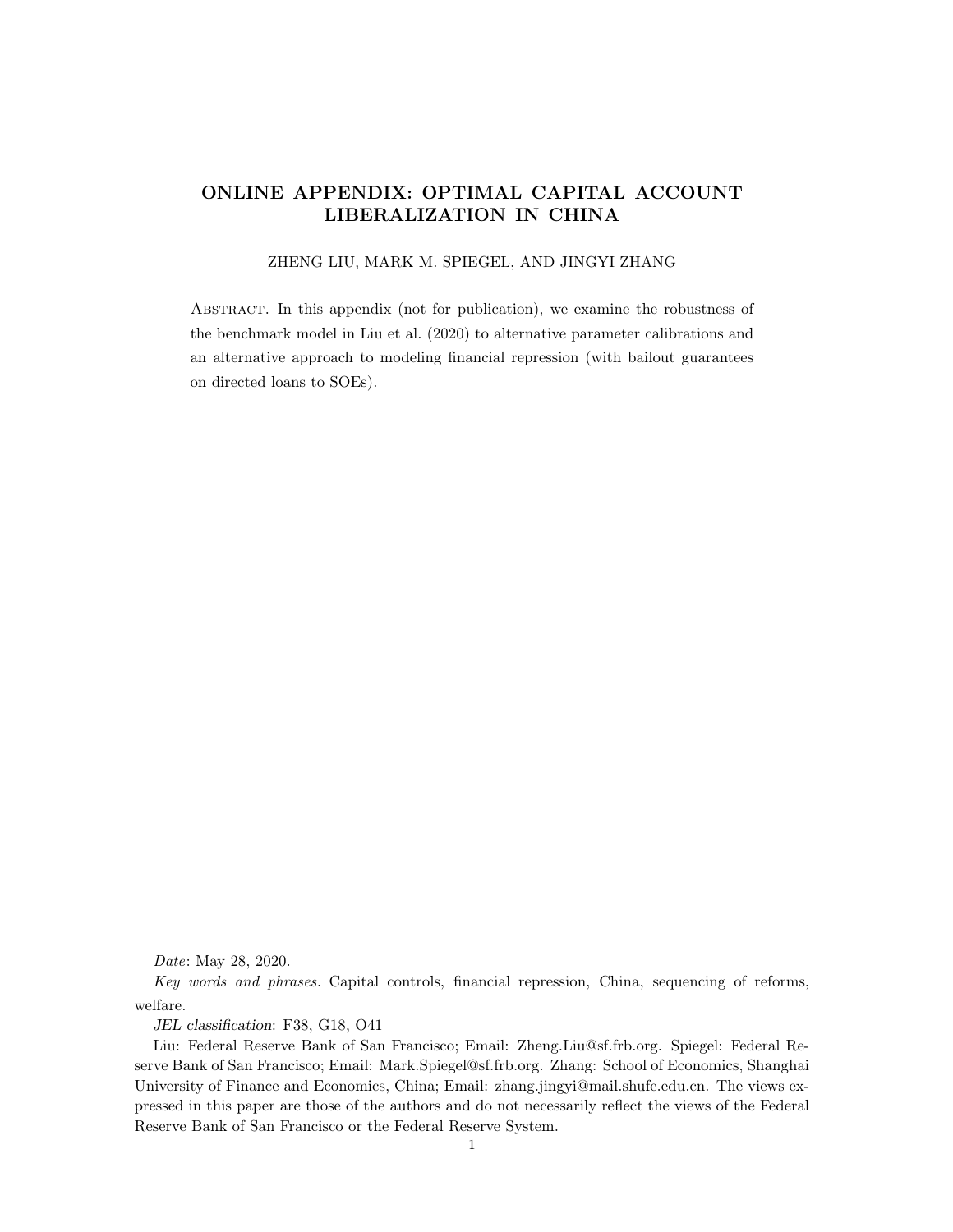# I. Elasticity of substitution between SOE and POE products

In the benchmark model, we assume that final goods are a constant elasticity of substitution (CES) aggregate of intermediate goods produced by the SOEs and POEs, with the elasticity of substitution calibrated to  $\sigma_m = 3$  based on the empirical estimates of [Chang et al.](#page-10-1) [\(2016\)](#page-10-1). We have also shown, through analytical solutions, that the results are qualitatively the same if the elasticity parameter is  $\sigma_m = 1$  (corresponding to Cobb-Douglas aggregation). In the literature, however, some authors have considered much larger elasticities [e.g., [Song et al.](#page-10-2) [\(2011\)](#page-10-2) and [Liu et al.](#page-10-3) [\(2020\)](#page-10-3) assume perfect substitution between SOE and POE products]. To examine the robustness of our results to larger values of the elasticity parameter, we consider an alternative calibration with a larger value of the elasticity. In particular, we consider  $\sigma_m = 10$ , while keeping the other parameters at their calibrated values.

Figure [1](#page-11-0) displays the steady-state relations between a few macro variables and the capital outflow tax rate  $\tau_d$ . As in the benchmark model, a reduction in  $\tau_d$  leads to an increase in capital outflows. No arbitrage implies that the domestic deposit interest rate rises to the level of the after-tax returns on foreign assets. The increased asset returns alleviate the distortion on the households $\hat{A}Z$  consumption-savings decisions. However, since the bank passes through increases in the deposit rate to the domestic loan rate, the POEs face higher funding costs, leading to reallocation toward SOEs and reducing aggregate TFP. The tradeoff between productive efficiency and intertemporal efficiency results in an interior optimum, as in the benchmark model.

Figure [2](#page-12-0) displays the steady-state relationship between the capital inflow tax rate  $(\tau_l)$  and several macroeconomic variables. Liberalizing inflow controls induces capital inflows, reducing the domestic market lending rate and benefiting POEs more than SOEs. This would reallocate resources toward productive POEs, raising aggregate productivity. Under directed lending, banks must reduce deposit interest rates to remain solvent, exacerbating the distortion on the households' intertemporal consumption-savings decision. Again, as in the benchmark model, the tradeoff between productive efficiency and intertemporal efficiency leads to an interior optimum of capital inflow controls at the given level of financial repression.

Figure [3](#page-13-0) shows that more severe financial repression raises optimal restrictions on both capital inflows and outflows. An increase in  $\gamma$  requires an increase in the market lending rate to keep banks solvent. This is partially achieved through an increase in inflow taxes  $(\tau_l)$ . The increased market lending rates reallocate activity towards the less productive SOE sector, lowering TFP. The planner therefore also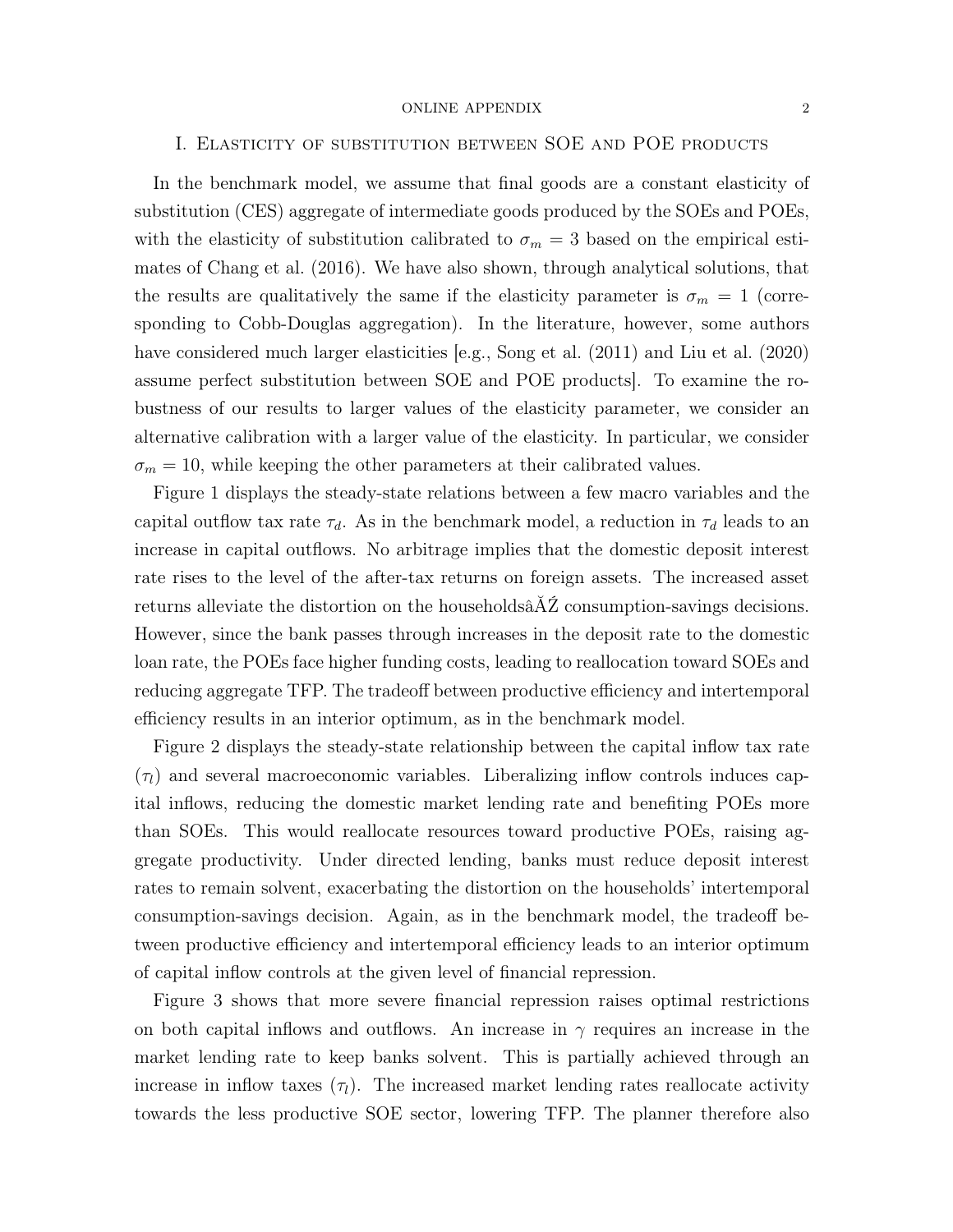|                   |                  |           |           | Benchmark Inflow only Outflow only Full liberalization |
|-------------------|------------------|-----------|-----------|--------------------------------------------------------|
| Case              | $\left( \right)$ |           | 2         | 3                                                      |
| $\tau_d$          | 15.84%           | 15.84\%   | $-1.08\%$ | $-0.72%$                                               |
| $\alpha_d$        |                  |           | 51.49%    | 48.72%                                                 |
| $\tau_l$          | $6.47\%$         | $-6.20\%$ | 6.47%     | 4.26%                                                  |
| $\alpha_l$        |                  | 16.69%    |           | 90.48\%                                                |
| $\gamma$          | 50.00%           | $0.00\%$  | $0.00\%$  | $0.00\%$                                               |
| $\alpha_{\gamma}$ |                  | 99.99%    | 100.00%   | 100.00%                                                |
| Welfare gains     | $0.00\%$         | 0.15%     | 1.91%     | 1.94%                                                  |

<span id="page-2-0"></span>TABLE 1. Liberalization of capital account following a decline in SOE share

Note: Welfare gains are expressed in terms of consumption equivalent per period. Case 0 is the baseline where all policy parameters are kept constant at its initial steady state level. In Case 1, the planner chooses the capital inflow parameters  $(\tau_{l1}$  and  $\alpha_{l})$  and the financial repression parameters  $(\gamma_{1}$  and  $\alpha_{\gamma})$  to maximize the transition welfare, holding the capital outflow parameters  $(\tau_{d1}$  and  $\alpha_d)$  constant. In Case 2, the planner keeps the inflow control parameters at their initial steady state levels and chooses the outflow control parameters and the financial repression parameters to maximize the transition welfare. In Case 3, the planner implements a full reform by choosing all policy parameters to maximize the transition welfare.

raises the capital outflow tax  $(\tau_d)$  to partly undo this misallocation effect, because more restrictive capital outflow controls help retain domestic household deposits and contain domestic lending rates. However, the increase in the market interest rate also increases borrowing from abroad, raising the risk premium and the over-borrowing externality. The planner partly addresses this source of inefficiency by also raising the capital inflow tax rate  $\tau_l$ . These results are also very similar to the benchmark model.

Table [1](#page-2-0) shows the configurations of optimal liberalization policies along the transition paths toward a new steady state with a smaller share of the SOE sector for the economy with a large elasticity parameter ( $\sigma_m = 10$ ). The results are qualitatively the same as in our benchmark model. Specifically, optimal policy calls for immediately removal of directed lending but gradual liberalization of capital controls.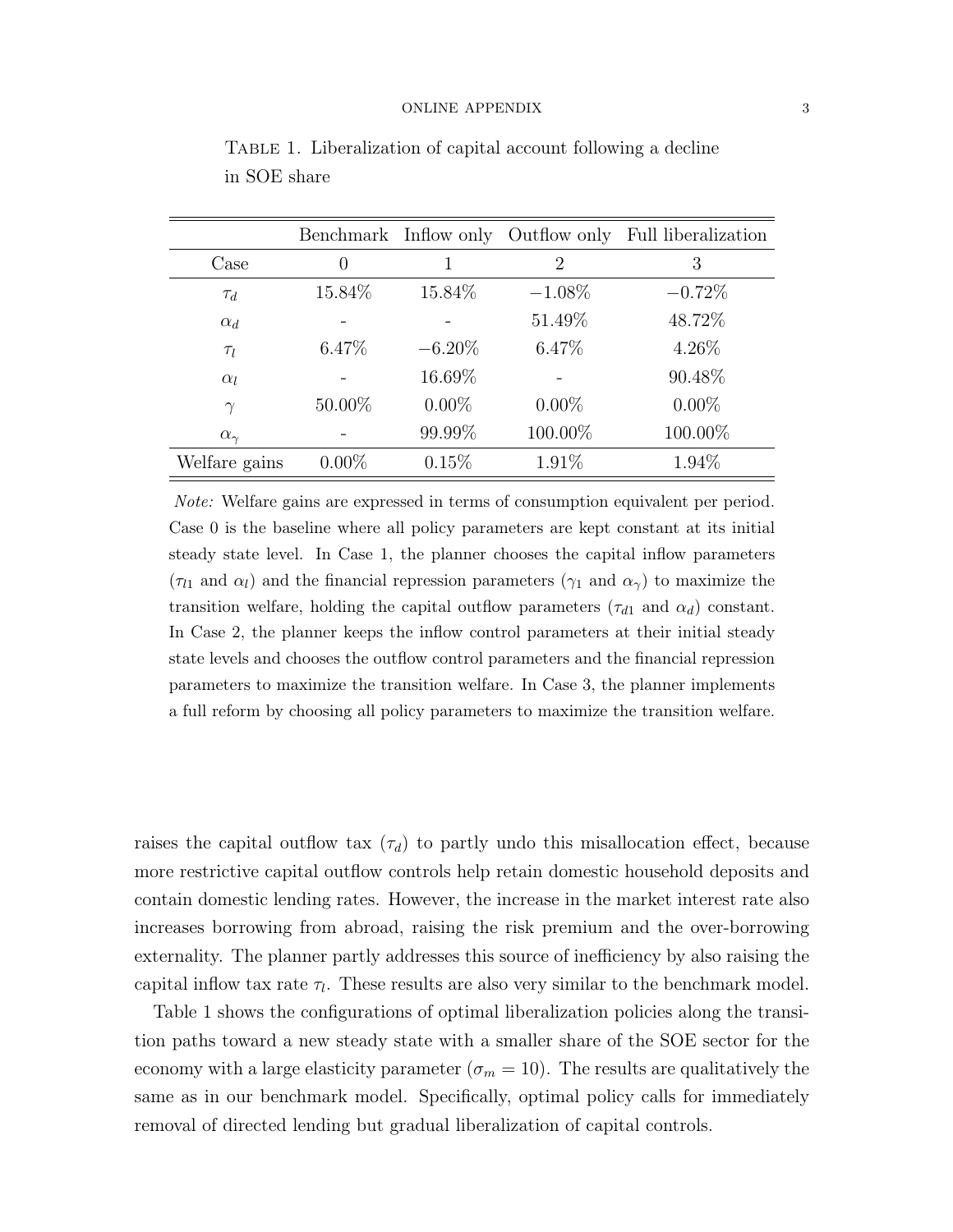# II. The model with SOE bailout guarantees

We focus on describing the intermediate goods sector and the banking sector. The remaining components of the model are the same as in the benchmark model.

II.1. The intermediate goods sectors. Intermediate goods are produced in both the SOE sector and the POE sector. We focus on describing the optimizing decisions of a representative firm in each sector  $j \in \{s, p\}$ , where s denotes the SOE sector and p denotes the POE sector.

A firm in sector j produces a homogeneous intermediate good  $Y_{jt}$  using capital  $K_{jt}$ and labor  $H_{jt}$  as inputs, with the production function

$$
Y_{jt} = A_j \omega_{jt} (K_{jt})^{1-\alpha} (H_{jt})^{\alpha},\tag{1}
$$

where  $A_j$  denotes a sector-specific productivity facing all firms in sector j, and the parameter  $\alpha \in (0,1)$  is the labor input elasticity in the production function. The term  $\omega_{jt}$  is an idiosyncratic productivity shock that is i.i.d. across firms and time, and is drawn from the distribution  $F(\cdot)$  with a nonnegative support. We assume that the idiosyncratic productivity shocks are drawn from a Pareto distribution with the cumulative density function  $F(\omega) = 1 - (\frac{\omega_m}{\omega})$  $(\omega_m)^k$  over the range  $[\omega_m, \infty)$ , where  $\omega_m > 0$ is the scale parameter and  $k$  is the shape parameter.

Firms face working capital constraints. Before production takes place, a firm needs to pay wages and capital rents with working capital loans  $B_{jt}$  obtained from banks. The firm repays the loans at the end of the period when production is completed. The working capital constraint for a firm in sector  $j \in \{s, p\}$  is given by

$$
B_{jt} = w_t H_{jt} + r_t^k K_{jt}.
$$
\n<sup>(2)</sup>

We assume that all firms face perfect competition in both input and product markets. A firm's cost-minimizing decisions in sector  $\dot{\eta}$  imply the production factor demand functions

$$
w_t H_{jt} = \alpha B_{jt},\tag{3}
$$

and

$$
r_t^k K_{jt} = (1 - \alpha) B_{jt}.\tag{4}
$$

Denote  $\tilde{A}_{jt} \equiv \frac{p_{jt} Y_{jt}}{B_{it}}$  $B_{jt}^{it Y_{jt}}$  as the rate of return on the firm's investment financed by bank loans, which, under cost-minimizing decisions, is given by

<span id="page-3-0"></span>
$$
\tilde{A}_{jt} = p_{jt} A_j \left(\frac{1-\alpha}{r_t^k}\right)^{1-\alpha} \left(\frac{\alpha}{w_t}\right)^{\alpha}.
$$
\n(5)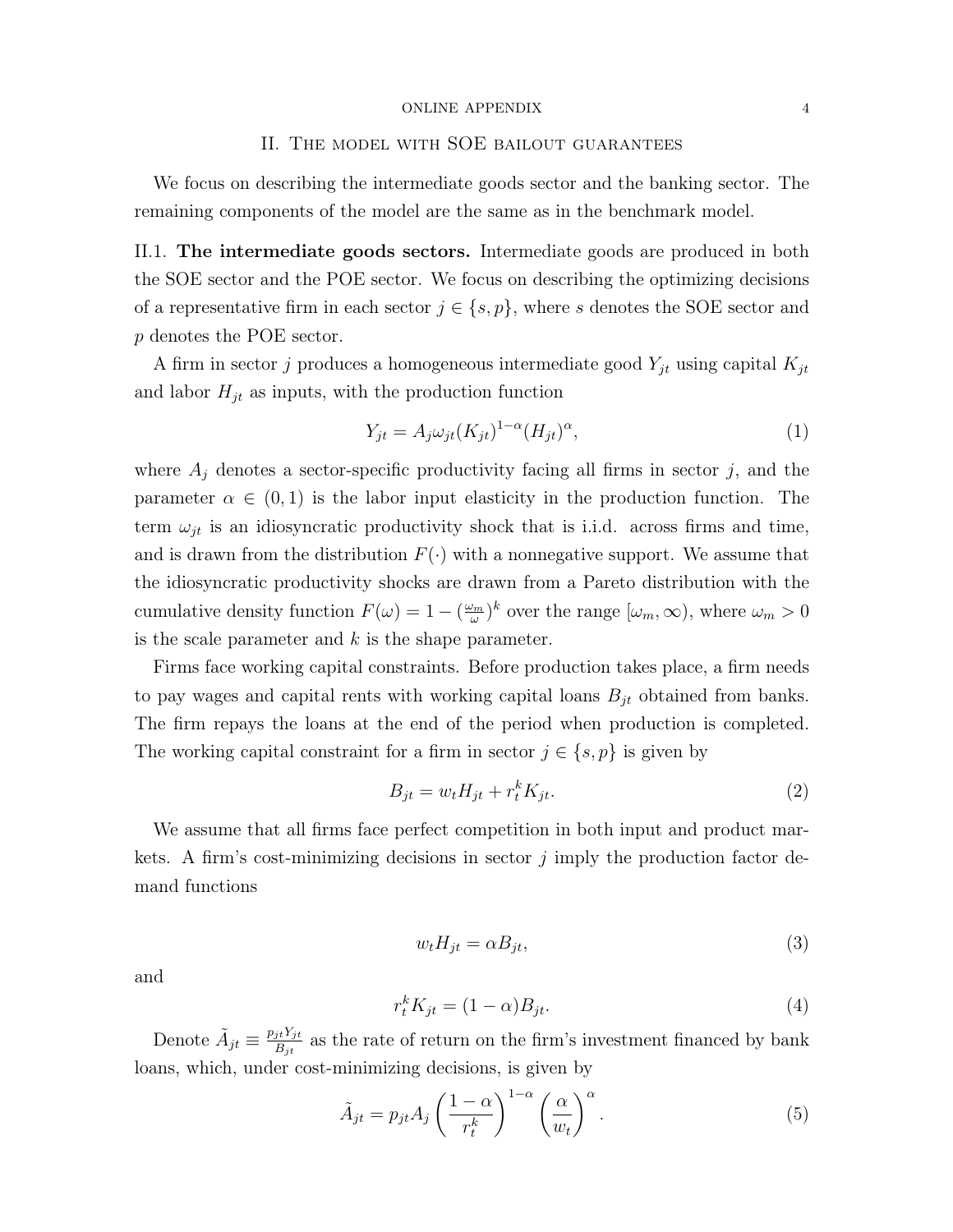II.2. Banks. There is a continuum of competitive banks. The representative bank takes deposits  $D_t$  from households at the deposit interest rate  $R_t$  and lends to firms in the SOE and POE sectors, with the amount  $B_{st}^d$  and  $B_{pt}^d$ , respectively. The flow of funds constraint of the bank is then given by,

$$
D_t \ge B_{st}^d + B_{pt}^d. \tag{6}
$$

To capture financial repression in China, we assume that the government provides guarantees on a fraction  $\gamma$  of total bank loans but requires these loans to be lent to the SOEs. This directed lending policy implies that,

<span id="page-4-0"></span>
$$
B_{gt} \ge \min[\gamma(B_{st}^d + B_{pt}^d), B_{st}^d],\tag{7}
$$

where  $B_{gt}$  denotes the amount of the directed loans, and the bank does not face default risk on these loans. [\(7\)](#page-4-0) requires that the amount of the directed loans must not exceed the amount of the SOE loans.

Assume that the bank charges a gross loan interest rate  $Z_{jt}$   $(j = s, p)$  to firms in sector j. Under this financial arrangement, firms with sufficiently low levels of realized productivity will not be able to make repayments. There is therefore a cut-off level of productivity  $\bar{\omega}_{jt}$  such that firms with  $\omega_{jt} < \bar{\omega}_{jt}$  choose to default, where  $\bar{\omega}_{jt}$  satisfies

$$
\bar{\omega}_{jt} \equiv \frac{Z_{jt}}{\tilde{A}_{jt}},\tag{8}
$$

where the term  $\tilde{A}_{jt}$  denotes the rate of return on the firm's investment financed by bank loans, given by [\(5\)](#page-3-0).

If an POE defaults, the bank takes over and obtains the residual revenues. The expected income for the bank in case of POE lending is given by,

$$
[1 - F(\overline{\omega}_{pt})]Z_{pt}B_{pt}^d + \int_0^{\overline{\omega}_{pt}} \omega \tilde{A}_{pt}B_{pt}^d dF(\omega)
$$
  
\n
$$
= \tilde{A}_{pt}B_{pt}^d \{ [1 - F(\overline{\omega}_{pt})] \bar{\omega}_{pt} + \int_0^{\overline{\omega}_t} \omega dF(\omega) \}
$$
  
\n
$$
\equiv \tilde{A}_{pt}B_{pt}^d g_{pt}(\overline{\omega}_{pt}), \qquad (9)
$$

where  $g_p(\overline{\omega}_{pt})$  is the share of production revenues going to the bank in the case of POE lending.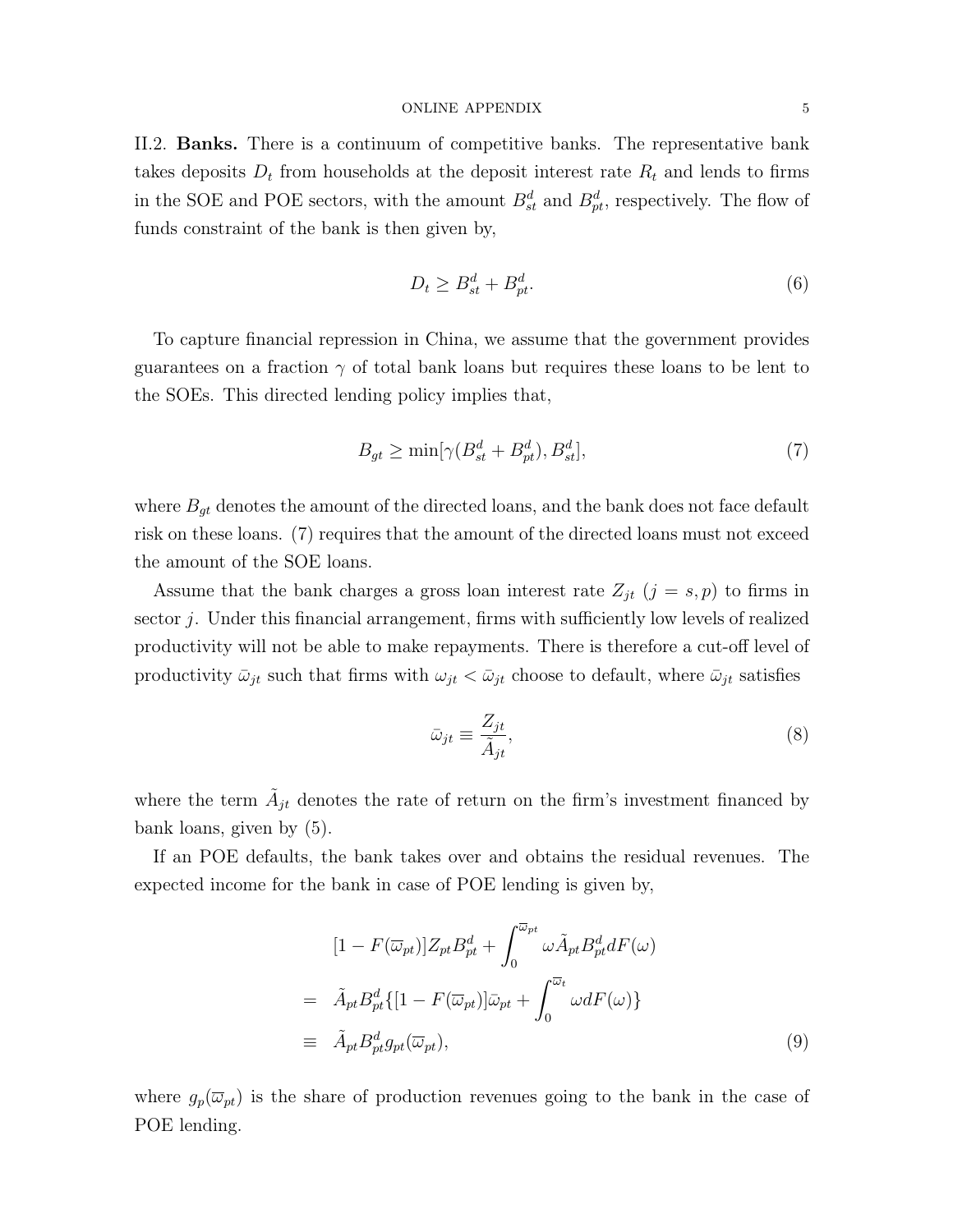When an SOE defaults, the bank still takes over and obtains the residual revenues. Meanwhile, the government covers a fraction  $\frac{B_{gt}}{B_{gt}^d}$  of the SOE loan losses.<sup>[1](#page-5-0)</sup> The expected income for the bank in the case of SOE lending is then given by,

$$
[1 - F(\overline{\omega}_{st})]Z_{st}B_{st}^d + \int_0^{\overline{\omega}_{st}} {\{\omega \tilde{A}_{st}B_{st}^d + \frac{B_{gt}}{B_{st}^d}(Z_{st}B_{st}^d - \tilde{A}_{st}\omega B_{st}^d)\}dF(\omega)}
$$
  
\n
$$
= \tilde{A}_{st}B_{st}^d \{[1 - (1 - \frac{B_{gt}}{B_{st}^d})F(\overline{\omega}_{st})]\overline{\omega}_{st} + (1 - \frac{B_{gt}}{B_{st}^d})\int_0^{\overline{\omega}_t} \omega dF(\omega)\}
$$
  
\n
$$
\equiv \tilde{A}_{st}B_{st}^d g_{st}(\overline{\omega}_{jt}), \qquad (10)
$$

where  $g_s(\overline{\omega}_{st})$  is the share of production revenues going to the bank in the case of SOE lending.

Denote  $R_{lt}$  as the risk adjusted rate of return that the bank requires on its loans. The bank's participation constraint is then given by,

$$
g_j(\overline{\omega}_{jt})\tilde{A}_{jt}B_{jt}^d \ge R_{lt}B_{jt}^d.
$$
\n
$$
(11)
$$

The government finances its spending on SOE bailout costs through taxes on domestic banking activities. Since banks are risk neutral and there is free entry, the representative bank earns zero profits in equilibrium, which implies,

$$
(R_{lt} - R_t)D_t = B_{gt}\tilde{A}_{st} \int_0^{\overline{\omega}_{st}} (\overline{\omega}_{st} - \omega) dF(\omega).
$$
 (12)

The above zero-profit condition suggests that the bank must charge an interest rate  $R_{lt}$  on market lending that exceeds the deposit interest rate  $R_t$  to pay for the taxes used to finance SOE bailout costs. As a result, financial repression drives a wedge between the loan rate and the deposit rate.

We assume that, at the beginning each period, individual firms obtains start-up funds from their shareholders (the household) to pay a fixed cost that is proportional to the aggregate production cost of all firms in sector  $j$ <sup>[2](#page-5-1)</sup> Perfect competition among

<span id="page-5-0"></span><sup>&</sup>lt;sup>1</sup>Here we assume that an SOE is entitled to  $\frac{B_{gt}}{B_{st}}$  amount of directed loans for each unit of funds it borrows from domestic banks. In other words, the ratio of SOE loans guaranteed by the government is equal across all SOEs.

<span id="page-5-1"></span><sup>&</sup>lt;sup>2</sup>This fixed cost is taken as given by individual firms when making production decisions. Without this fixed cost, firms' zero profit condition requires that  $f(\overline{\omega}_{it}) = 0$ , which implies that all firms must default  $(\overline{\omega}_{jt} = +\infty)$ . In the standard BGG framework, a credit spread (or external financing premium) arises from costly state verifications  $(f(\overline{\omega}_{it}) > 0)$ . The existence of fixed costs in our model is a simpler approach to ensure a positive external financing premium, and it does not drive our main results.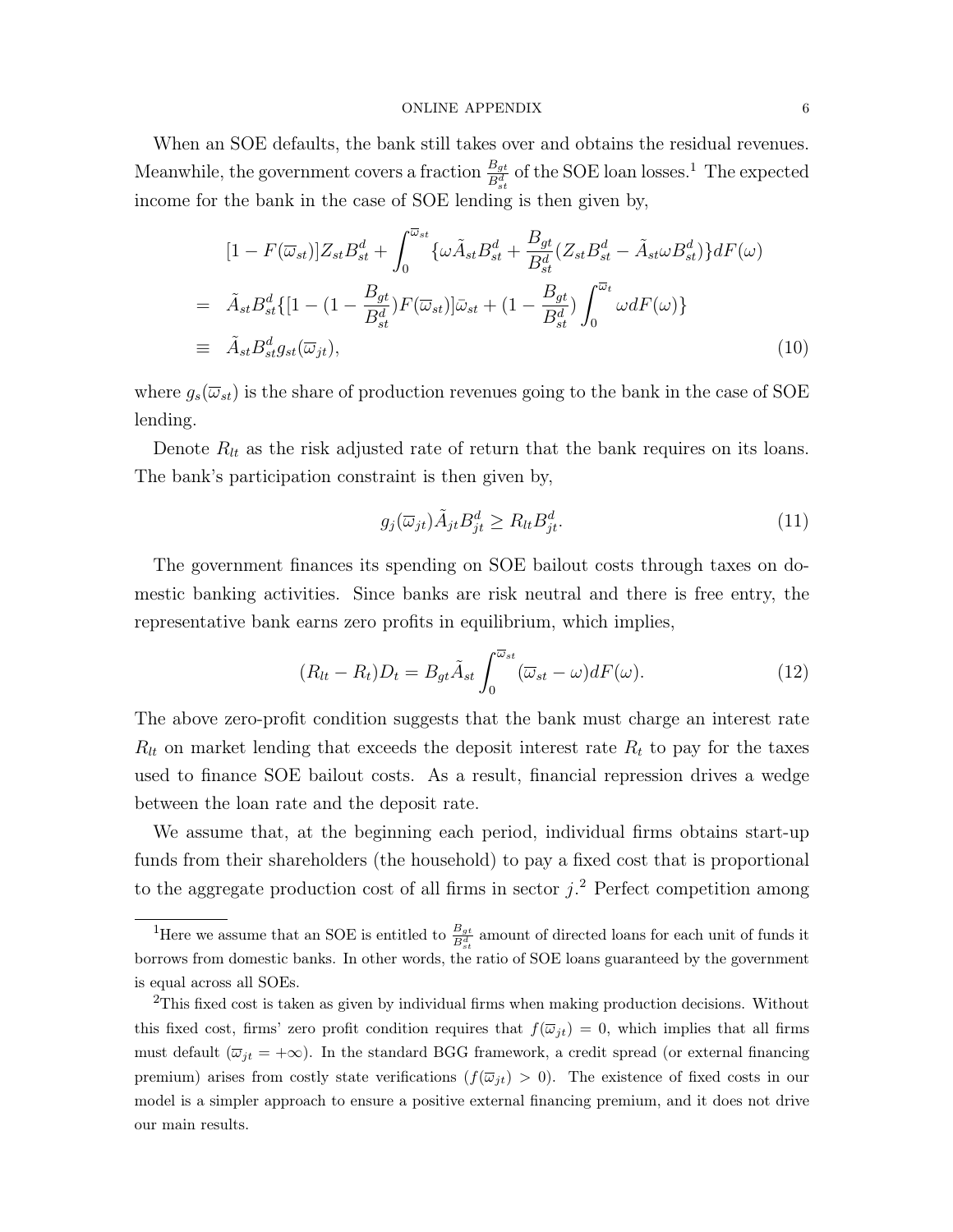firms implies the profit net of fixed cost is zero for all individual firms, so that,

$$
f(\overline{\omega}_{jt})\tilde{A}_{jt}B_{jt} - \theta(w_t H_{jt} + r_t^k K_{jt}) = 0.
$$
\n(13)

where  $\theta$  denotes the ratio of the fixed cost to the aggregate production cost of all firms in sector j.  $f(\overline{\omega}_{it})$  denotes the share of the production revenues going to the type-j firm under the loan contract featured by  $\bar{\omega}_{jt}$  and  $B_{jt}^d$ . In particular, the expected income for the type- $j$  firm is given by,

$$
\int_{\overline{\omega}_{jt}}^{\infty} \tilde{A}_{jt} \omega_{jt} B_{jt}^d dF(\omega) - (1 - F(\overline{\omega}_{jt})) Z_{jt} B_{jt}^d
$$

$$
= \tilde{A}_{jt} B_{jt}^d \left[ \int_{\overline{\omega}_{jt}}^{\infty} \omega dF(\omega) - (1 - F(\overline{\omega}_{jt})) \overline{\omega}_{jt} \right]
$$

$$
\equiv \tilde{A}_{jt} B_{jt}^d f(\overline{\omega}_{jt}),
$$

The rest of the model (the households, the final goods sector, and the foreign sector) are the same as in the benchmark model.

II.3. Market clearing and equilibrium. An equilibrium consists of sequences of allocations  $\{C_t^y\}$  $t^y, C^o_t, I_t, K^o_t, Y_t, K_{st}, K_{pt}, H_{st}, H_{pt}, K_t, H_t, B_{st}, B_{pt}, B^d_{st}, B^d_{pt}, B_{gt}, B^l_{ft}, N X_t\}$ and prices  $\{w_t, R_t, q_t^k, r_t^k, p_{st}, p_{pt}, R_{lt}\}\$  that solve the optimizing problems for the households, the firms, and the banks. In the equilibrium, the markets for the loanable funds, capital, labor, and goods all clear.

Since SOE firms enjoy government guarantees on directed loans from domestic banks, they do not borrow from foreign investors. Meanwhile, POEs are indifferent between domestic lending and foreign lending. The loan market clearing condition is given by,

$$
B_{st} = B_{st}^d, \quad B_{pt} = B_{pt}^d + B_{ft}^l.
$$
\n(14)

Capital and labor are both perfectly mobile across sectors. Labor and capital market clearing implies that

$$
H_t = H_{st} + H_{pt},\tag{15}
$$

and

$$
K_{t-1} = K_{st} + K_{pt}.\tag{16}
$$

Final goods market clearing implies that the trade surplus is given by

$$
NX_t = Y_t - C_t^y - C_t^o - I_t - \frac{\Omega_k}{2} \left(\frac{I_t}{K_t^o} - \frac{\bar{I}}{\bar{K}^o}\right)^2 K_t^o - \theta(w_t H_{st} + r_t^k K_{st}) - \theta(w_t H_{pt} + r_t^k K_{pt}).
$$
\n(17)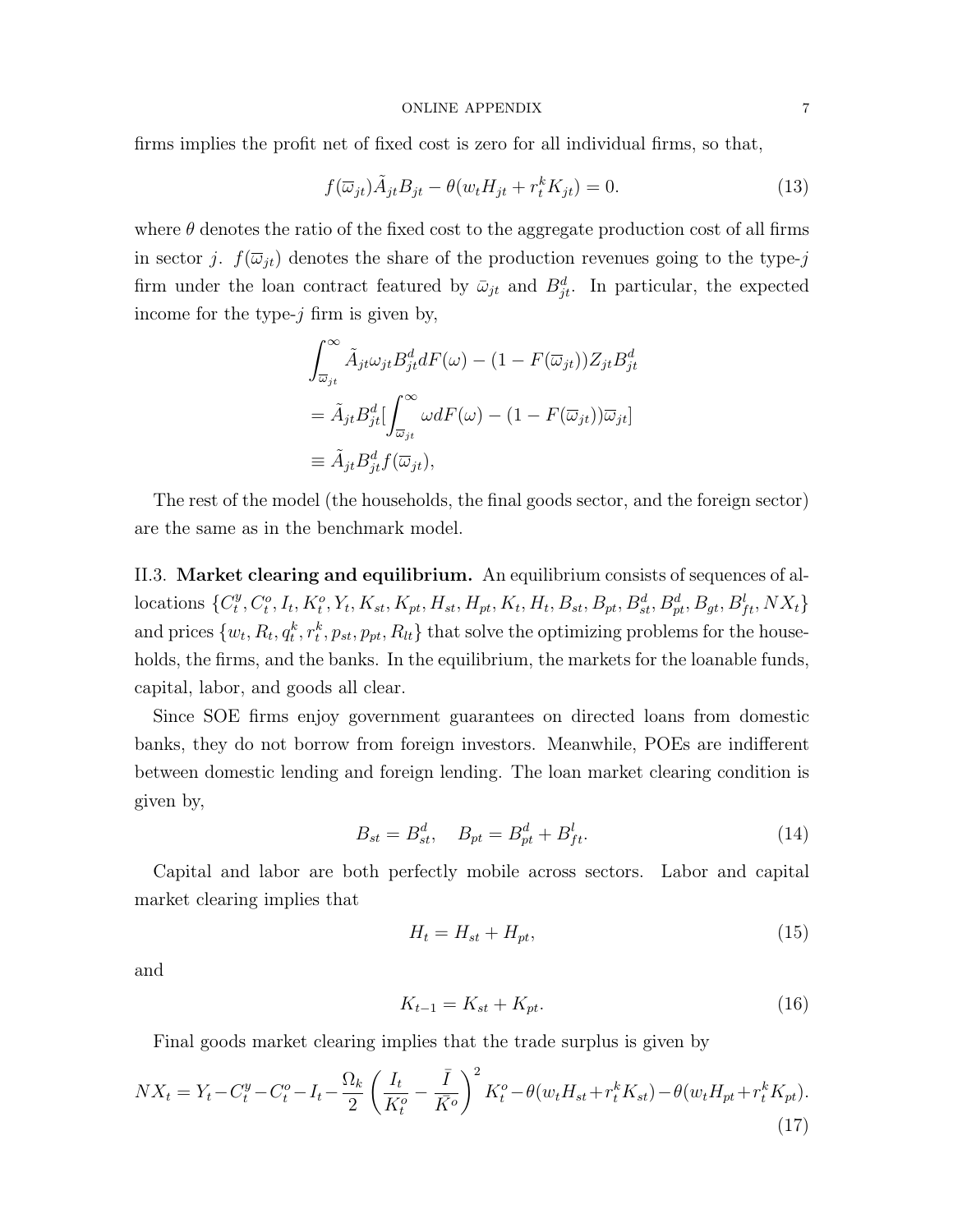In addition, by summing up all sectors' budget constraints, we obtain the balance of payments condition

$$
NX_t + (R_{t-1}^* - 1)B_{f,t-1}^d - \left[R_{t-1}^* \Phi\left(\frac{B_{f,t-1}^l}{Y_{t-1}}\right) - 1\right]B_{f,t-1}^l = (B_{ft}^d - B_{ft}^l) - (B_{f,t-1}^d - B_{f,t-1}^l) + \Delta_t.
$$
\n(18)

Note that the last term  $\Delta_t = (R_{st}B_{st} + R_{pt}B_{pt} - R_{s,t-1}B_{s,t-1} - R_{p,t-1}B_{p,t-1})$  emerges because banks receive repayments on their working capital loans at the end of the same period, whereas they repay deposits to the households at the beginning of the next period.

II.4. Calibration. We calibrate our model based on values from the Chinese economy where possible. We use the same calibrated values from our benchmark model, except for the policy parameters on financial repression and capital controls. These policy parameters are recalibrated to match Chinese data. The calibrated parameters specific to the model with SOE bailouts are shown in Table [2.](#page-8-0)

We assume that the idiosyncratic productivity shocks are drawn from a Pareto distribution with the cumulative density function  $F(\omega) = 1 - (\frac{\omega_m}{\omega})$  $(\frac{\nu_m}{\omega})^k$  over the range  $[\omega_m, \infty)$ . We calibrate the scale parameter  $\omega_m$  and the shape parameter k to match empirical estimates of cross-firm dispersions of TFP in China's data. In particular, [Hsieh and Klenow](#page-10-4) [\(2009\)](#page-10-4) estimated that the annualized standard deviation of the logarithm of TFP across firms is about 0.63 in 2005. Since  $\omega$  is drawn from a Pareto distribution, the logarithm of  $\omega$  (scaled by  $\omega_m$ ) follows an exponential distribution with a standard deviation of  $1/k$ . To match the empirical dispersion of TFP estimated by [Hsieh and Klenow](#page-10-4) [\(2009\)](#page-10-4), we set  $k = 1/0.63/$ ⊥<br>′ 10. To keep the mean of  $\omega$  at one then requires  $\omega_m = \frac{k-1}{k}$  $\frac{-1}{k}$ . These results in  $k = 5.02$  and  $\omega_m = 0.80$ .

The parameters  $\theta$ ,  $\tau_d$  and  $\tau_l$  are calibrated so that the interest rate spread between market loans and deposits  $\frac{R_l}{R} - 1$  is around 2.5% per annum, the outflows to output ratio  $\frac{B_d^f}{Y} = 0.06$ , and the inflows to output ratio  $\frac{B_l^f}{Y} = 0.04$ .

II.5. Capital account liberalization: Comparative statics. We now use the calibrated model to examine the implications of alternative liberalization policies for equilibrium allocations and welfare. We highlight that the presence of government guarantee plays an important role in affecting the credit spreads faced by SOEs and POEs and therefore the resource allocation between these two types of firms.

We first take financial repression as given, and consider three alternative capital account liberalization policies: (i) a one-way liberalization of capital outflows, (ii)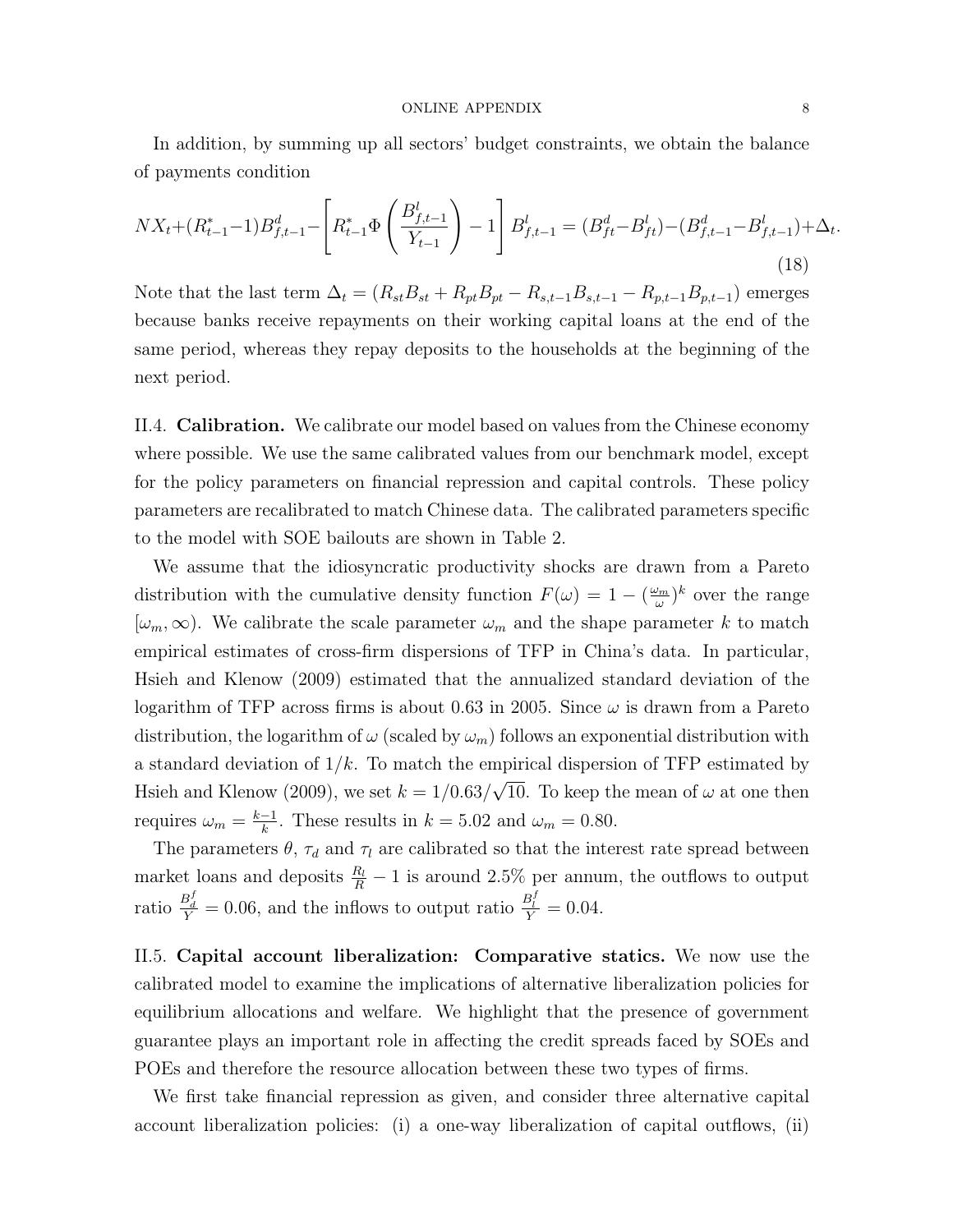| Parameter  | Description                             | Value  |
|------------|-----------------------------------------|--------|
| k,         | Shape parameter in idiosyncratic shocks | 5.02   |
| $\omega_m$ | Scale parameter in idiosyncratic shocks | 0.80   |
| θ          | Relative size of fixed cost of entry    | 0.015  |
| $\tau_d$   | Tax rate on foreign asset               | 15.82% |
| $\tau_l$   | Tax rate on foreign debt                | 5.87%  |

<span id="page-8-0"></span>Table 2. Calibrated parameters specific to the model with SOE bailout guarantees

a one-way liberalization of capital inflows, and (iii) liberalizing controls over both capital outflows and inflows. We then examine the implications of joint liberalization of both financial repression and capital controls. We focus on the steady state analysis throughout this section.

II.5.1. Liberalizing capital outflow controls. Figure [4](#page-14-0) shows the steady-state relation between several macro variables (the vertical axes) and the capital outflow tax rate  $(\tau_d)$ , holding the capital inflow tax rate  $(\tau_l)$  and the financial repression parameter  $(\gamma)$ constant. The figure shows that a permanent decline in the outflow tax rate induces more capital outflows, raising the domestic deposit interest rate that the bank needs to pay to the households. This effect alleviates the intertemporal distortions for the household.

To cover the SOE bailout costs, the bank raises the interest rate on domestic market loans, attracting more capital inflows. The increase in market loan rates leads to an increase in the credit spread facing POEs. The credit spread facing SOEs also increases, but to a lesser extent, because SOEs borrow a fraction of their loans at the lower rate under the government's bailout guarantees. The increase in capital inflows reallocates capital and labor to POEs, improving aggregate productivity. However, the larger increase in the credit spread facing POEs raises the funding costs for POEs relative to SOEs, partially offsetting the positive effects on aggregate productivity through reallocation. Thus, the net effect on TFP is ambiguous. If the initial outflow tax rate is relatively high, then cutting the outflow taxes would reduce TFP; if the initial outflow tax rate is sufficiently low, then further reduction in outflow taxes would raise TFP. In addition, the increase in foreign capital inflows would exacerbate the over-borrowing externality.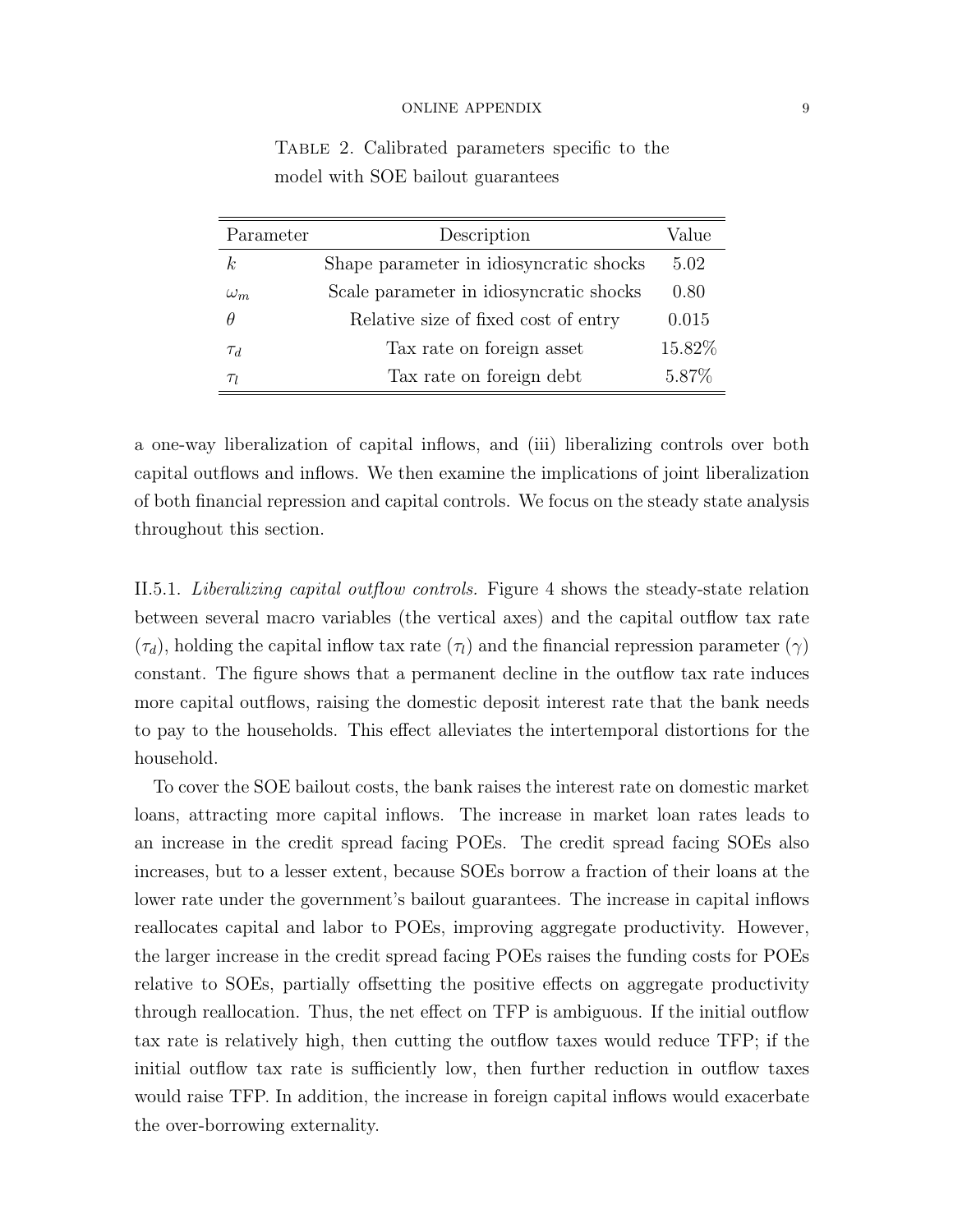Overall, capital outflow liberalization improves the intertemporal consumptionsaving tradeoff for the household, but exacerbates the over-borrowing externality and generates ambiguous effects on aggregate productivity. Thus, the net effect of outflow liberalization on welfare is nonlinear, as shown in the figure. These results are similar to those obtained in the benchmark model.

II.5.2. Liberalizing capital inflow controls. Consider now the effects of liberalizing capital inflow controls by reducing the tax rate  $\tau_l$  on foreign investors' earnings. Figure [5](#page-15-0) displays the steady-state relations between the capital inflow tax rate  $(\tau_l)$  and several macroeconomic variables. If the inflow tax rate is sufficiently high, then foreign investors do not enter the domestic market. Liberalizing inflow controls sufficiently raises foreign investors' after-tax returns and induces foreign inflows. These foreign inflows reduce domestic market lending rates. In response, banks can remain solvent only if they cut their deposit interest rates, exacerbating the distortion on the households' intertemporal consumption-savings decision. When the domestic deposit rate falls sufficiently, the household would start to purchase foreign assets, leading to capital outflows, which partially mitigate the intertemporal distortion.

The decline in the market lending rate disproportionately benefits the POEs because it lowers POEs' funding costs, reducing the POE default probability and thus their credit spread. However, the credit spread facing SOEs increases because capital inflows crowd out domestic bank loans, reducing the amount of directed loans available to SOEs. As a result, relative POE activity expands, improving aggregate productivity. This positive reallocation effect, however, is partly offset by the over-borrowing externality, because the risk premium on foreign debt increases.

Overall, liberalizing capital inflow controls improves aggregate productivity, but it exacerbates intertemporal misallocation and the over-borrowing externality. The net effect on welfare is thus ambiguous. As shown in Figure [5](#page-15-0) there is an interior optimum of the level of capital inflow tax rate that maximizes the representative household's welfare.

II.5.3. Two-way capital account liberalization. We next examine the steady-state implications of liberalizing capital controls for both inflows and outflows (parameterized by  $\tau_l$  and  $\tau_d$ ), taking different values of financial repression ( $\gamma$ ) as given.

Figure [6](#page-16-0) shows that more severe financial repression raises optimal restrictions on both capital inflows and outflows. An increase in  $\gamma$  leads to an increase in the bailout cost on SOE loans and requires an increase in the market lending rate to keep banks solvent. The increased market lending rates makes firms more likely to default and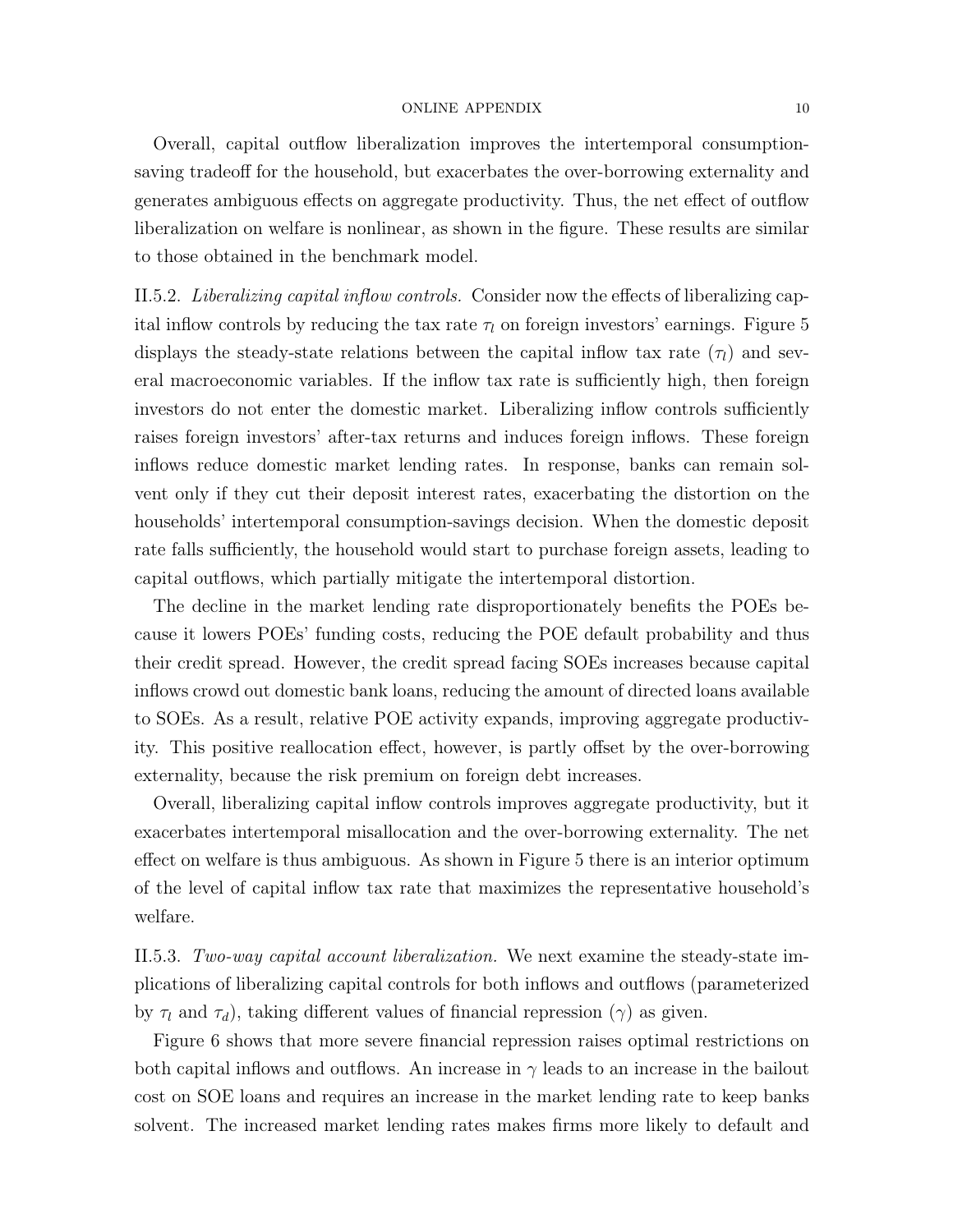raises the credit spread faced by POEs. Meanwhile, SOEs face lower credit spread as a higher fraction of SOE loans are guaranteed. Therefore, the increase in  $\gamma$  reallocates activity towards the less productive SOE sector, lowering TFP. The planner therefore raises the capital outflow tax  $(\tau_d)$  to partly undo this misallocation effect, because more restrictive capital outflow controls help retain domestic household deposits and contain domestic lending rates. However, the increase in the market interest rate also increases borrowing from abroad, raising the risk premium and the over-borrowing externality. The planner partly addresses this source of inefficiency by also raising the capital inflow tax rate  $\tau_l$ , as shown in Figure [6.](#page-16-0)

Under optimal steady-state capital controls, reducing the degree of financial repression  $\gamma$  improves the obtainable welfare under optimal capital control policy. Lowering the share of directed lending increases aggregate TFP through reallocation across sectors. Reducing directed lending also benefits households because they receive higher returns on savings at domestic banks. In addition, the planner optimally lowers the taxes on capital inflows and outflows. Thus, reducing financial repression raises welfare.

# **REFERENCES**

- <span id="page-10-1"></span>Chang, C., K. Chen, D. F. Waggoner, and T. Zha (2016). Trends and cycles in china's macroeconomy. In M. Eichenbaum and J. Parker (Eds.), *NBER Macroeconomics* Annual 2015, Volume 30, pp. 1–84. University of Chicago Press.
- <span id="page-10-4"></span>Hsieh, C.-T. and P. J. Klenow (2009, November). Misallocation and manufacturing tfp in china and india. The Quarterly Journal of Economics  $124(4)$ , 1403–1448.
- <span id="page-10-0"></span>Liu, Z., M. M. Spiegel, and J. Zhang (2020, May). Optimal capital account liberalization in china. Federal Reserve Bank of San Francisco Working Paper 2018- 10. https://doi.org/10.24148/wp2018-10.
- <span id="page-10-3"></span>Liu, Z., P. Wang, and Z. Xu (2020). Interest-rate liberalization and capital misallocations. American Economic Journal: Macroeconomics (forthcoming). Federal Reserve Bank of San Francisco Working Paper 2017-15.
- <span id="page-10-2"></span>Song, Z., K. Storesletten, and F. Zilibotti (2011). Growing Like China. American Economic Review 101 (1), 196–233.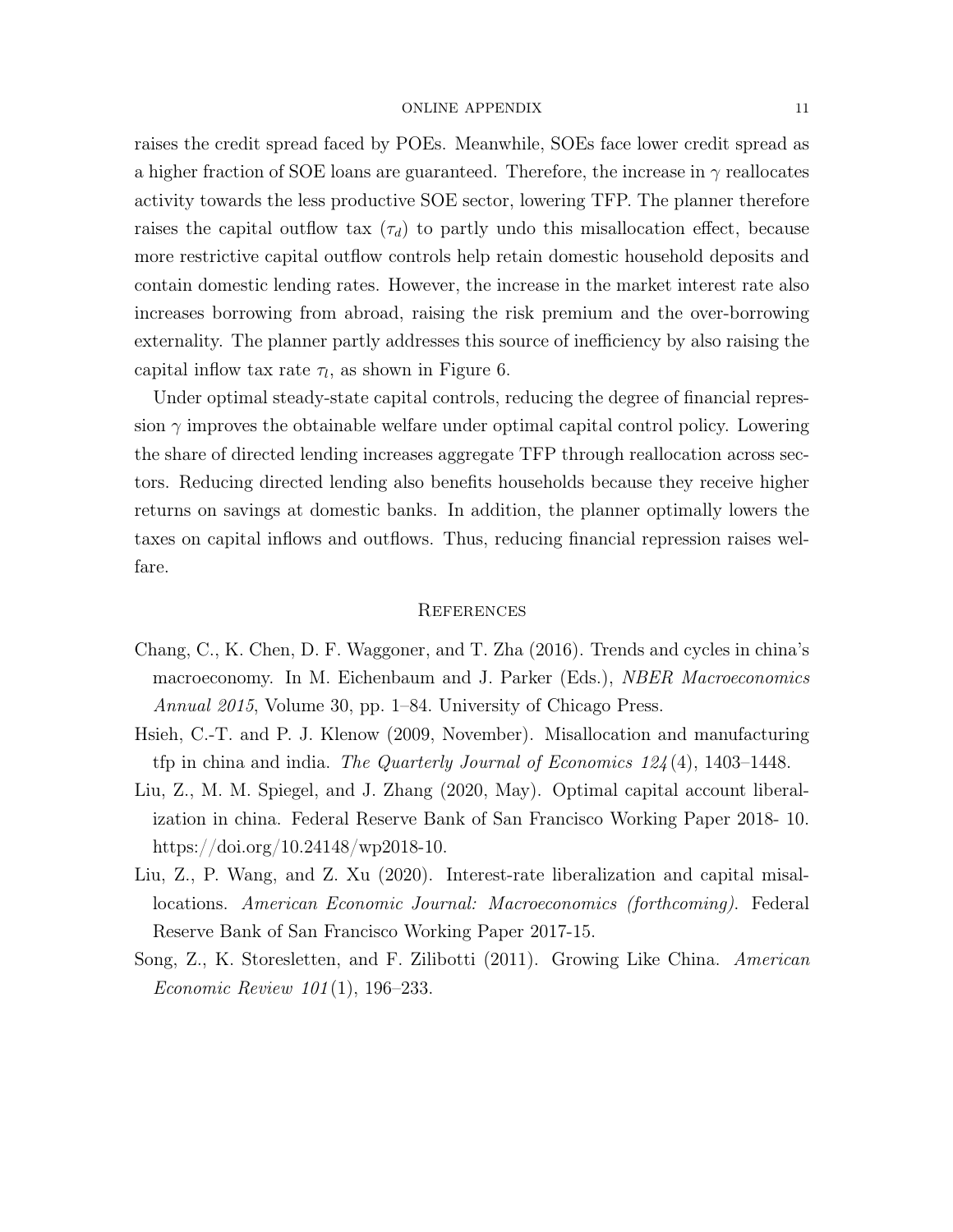

<span id="page-11-0"></span>FIGURE 1. Steady-state implications of a one-way liberalization of capital outflow controls: the general case with capital inflows allowed  $(\tau_l = 6.47\%)$ . The horizontal axis shows the range of the capital outflow tax rate  $\tau_d$ .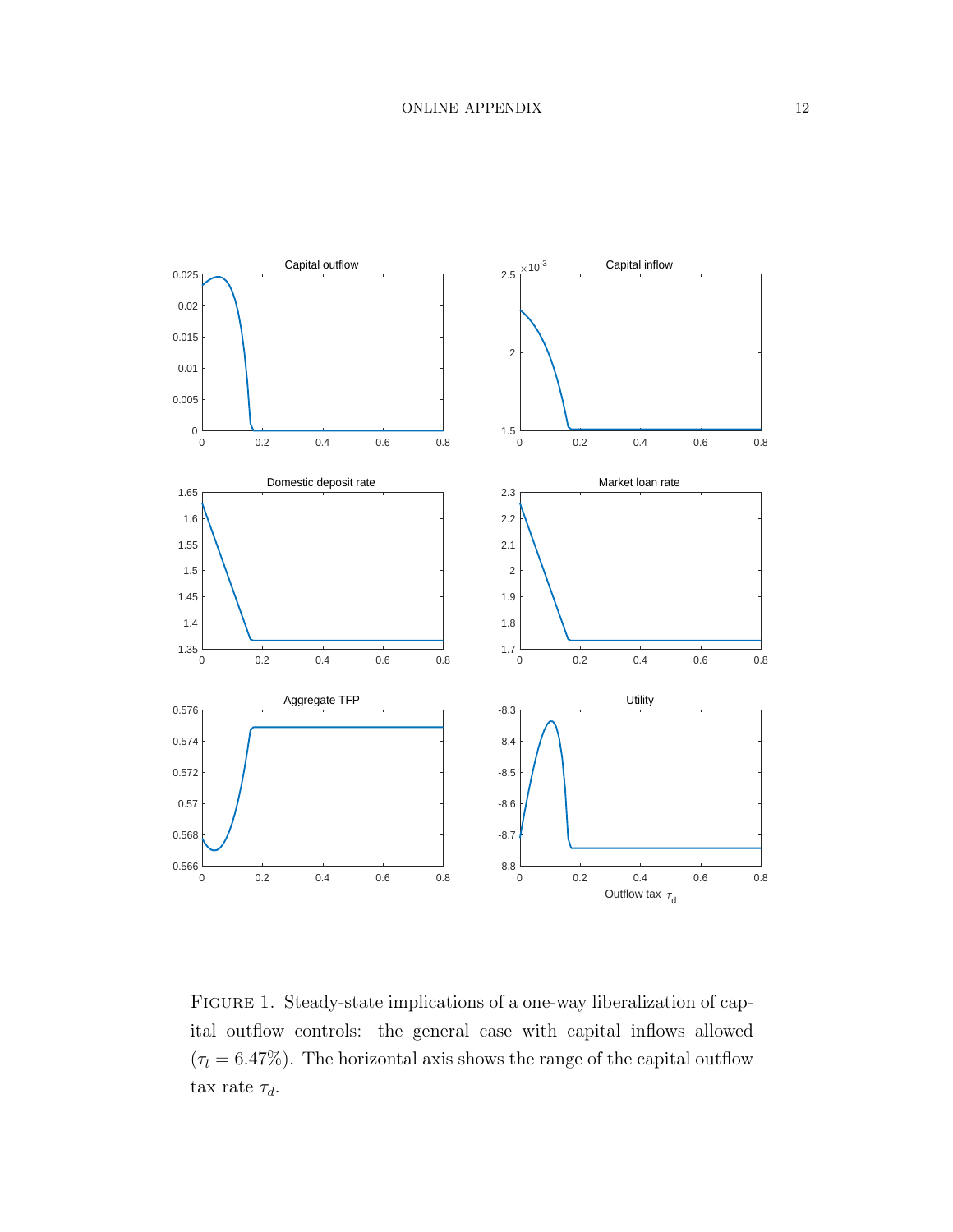

<span id="page-12-0"></span>Figure 2. Steady-state implications of a one-way liberalization of capital inflow controls: the general case with capital outflows allowed  $(\tau_d = 15.84\%)$ . The horizontal axis shows the range of the capital inflow tax rate  $\tau_l$ .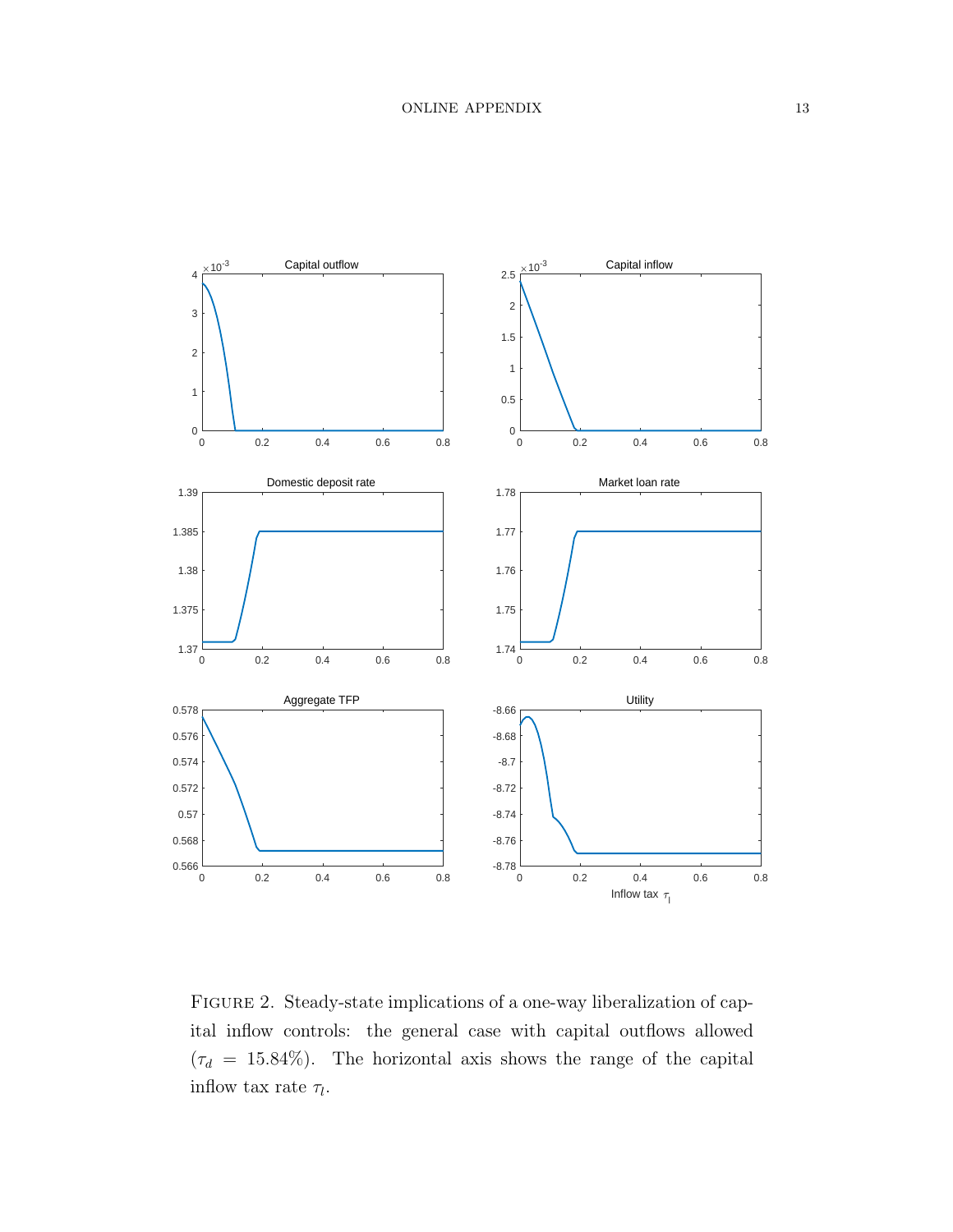

<span id="page-13-0"></span>Figure 3. Optimal capital control policies under different degree of financial repression  $\gamma$ . The horizontal axis shows the range of the financial repression parameter  $\gamma$ .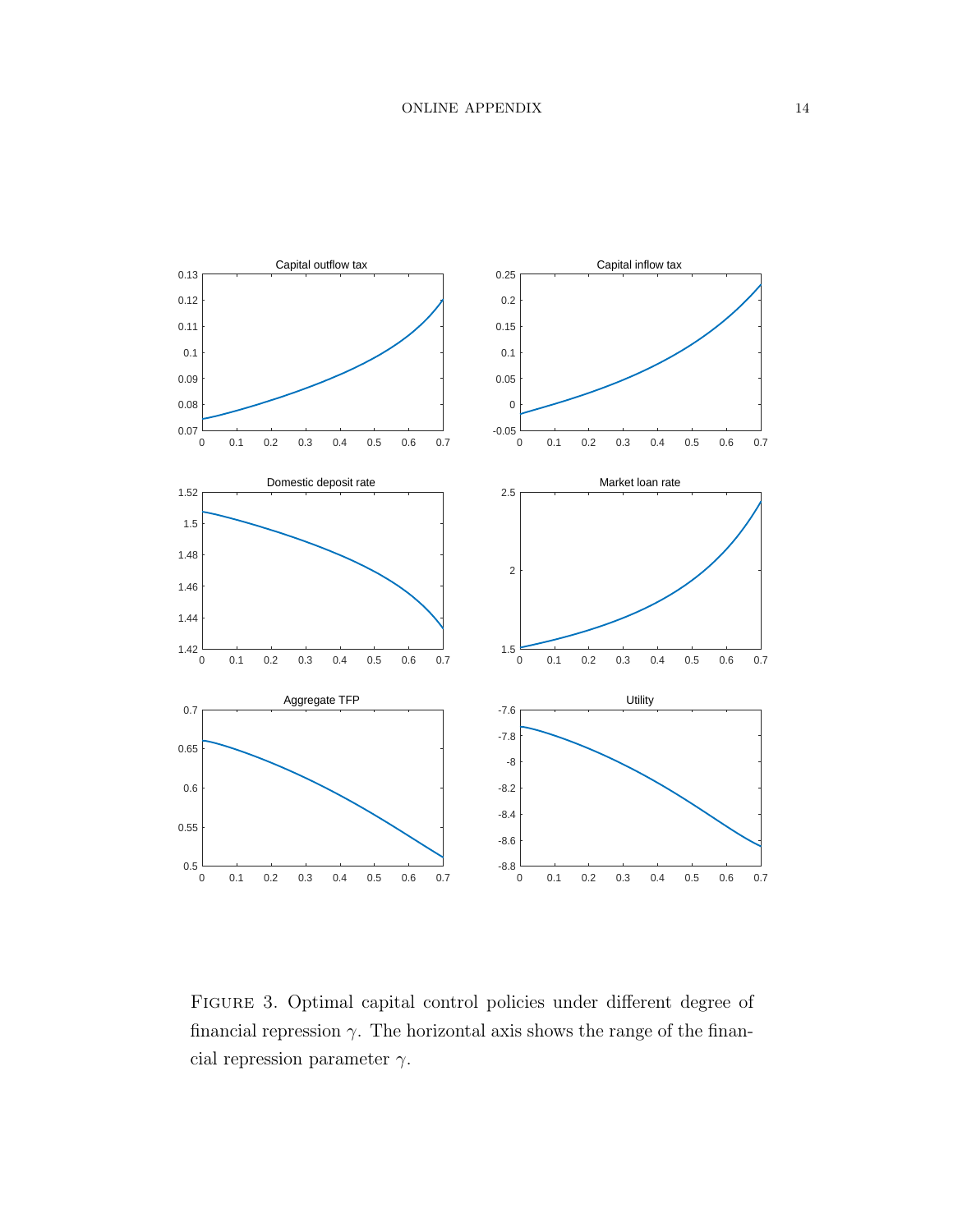

<span id="page-14-0"></span>Figure 4. Steady-state implications of a one-way liberalization of capital outflow controls in the alternative model with SOE bailouts.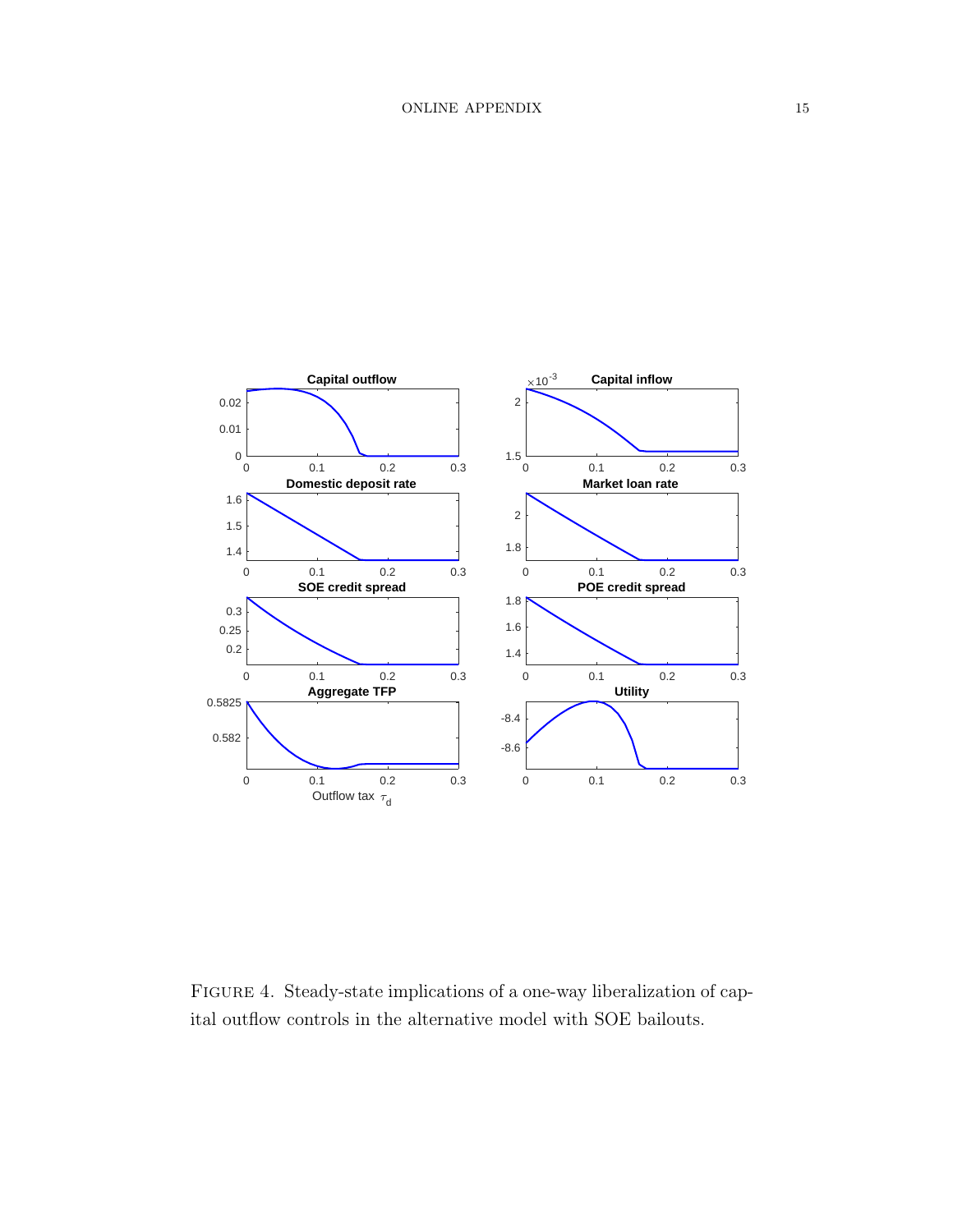

<span id="page-15-0"></span>Figure 5. Steady-state implications of a one-way liberalization of capital inflow controls in the alternative model with SOE bailouts.